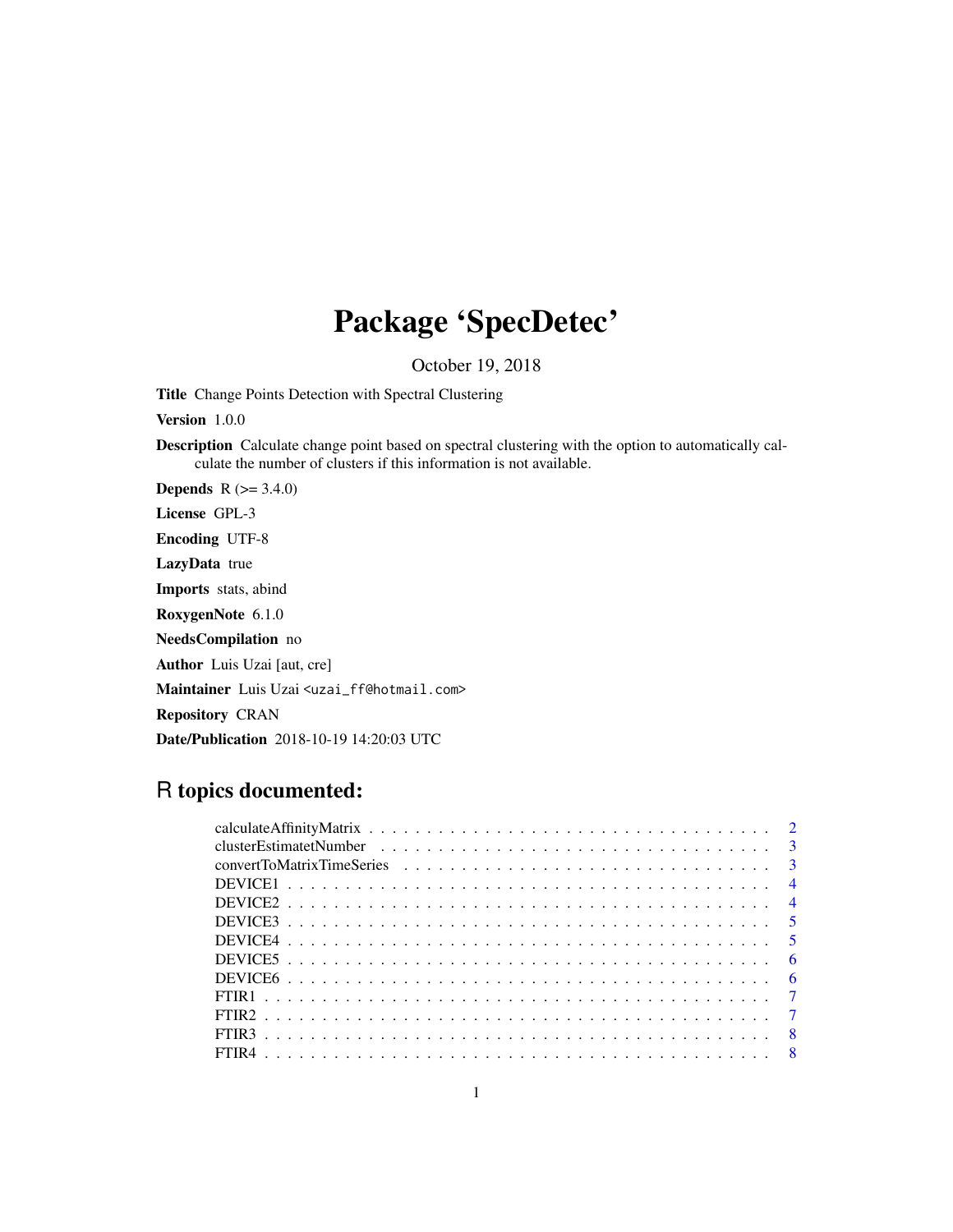<span id="page-1-0"></span>

|       | gaussian Kernel $\ldots \ldots \ldots \ldots \ldots \ldots \ldots \ldots \ldots \ldots \ldots \ldots \ldots$ |  |  |  |  |  |  |  |  |  |  |  |  |  |  |    |
|-------|--------------------------------------------------------------------------------------------------------------|--|--|--|--|--|--|--|--|--|--|--|--|--|--|----|
|       |                                                                                                              |  |  |  |  |  |  |  |  |  |  |  |  |  |  |    |
|       |                                                                                                              |  |  |  |  |  |  |  |  |  |  |  |  |  |  |    |
|       |                                                                                                              |  |  |  |  |  |  |  |  |  |  |  |  |  |  |    |
|       |                                                                                                              |  |  |  |  |  |  |  |  |  |  |  |  |  |  |    |
|       |                                                                                                              |  |  |  |  |  |  |  |  |  |  |  |  |  |  |    |
|       |                                                                                                              |  |  |  |  |  |  |  |  |  |  |  |  |  |  |    |
| Index |                                                                                                              |  |  |  |  |  |  |  |  |  |  |  |  |  |  | 16 |

```
calculateAffinityMatrix
```
*Calculate the affinity matrix based on the similarity matrix*

#### Description

Calculate the affinity matrix based on the similarity matrix

#### Usage

```
calculateAffinityMatrix(similarityMatrix, neighboorsNumber = 2)
```
#### Arguments

similarityMatrix

Matrix of similarity between all points in the time series

neighboorsNumber

Number of neighbors to consider affinity between nodes

#### Details

Calculate the affinity matrix based on the similarity matrix If the number of neighbors is equal to or greater than the similarity matrix then the similarity and affinity matrix are equal

#### Value

Affinity matrix based on the similarity matrix

#### Author(s)

Luis Gustavo Uzai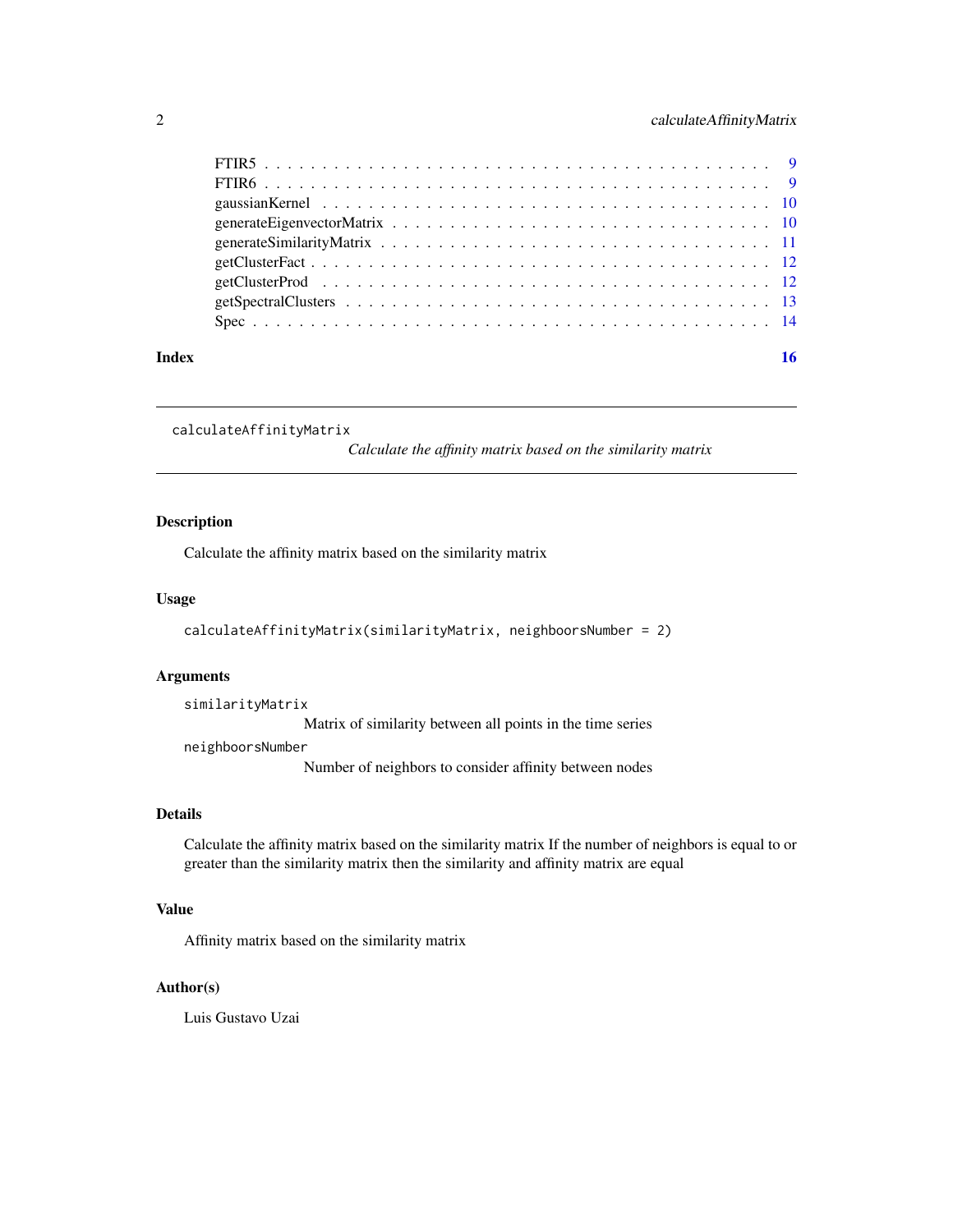<span id="page-2-0"></span>clusterEstimatetNumber

*Estimate the number of possible clusters*

#### Description

Adaptation of the bartlett method of the speccalt package to estimate the number of clusters in the context of spectral clustering to detect change points

#### Usage

```
clusterEstimatetNumber(eigenvectorValues, tolerance, maxClusterNumber)
```
#### Arguments

eigenvectorValues

|                  | Eigenvector matrix based on the affinity matrix |
|------------------|-------------------------------------------------|
| tolerance        | approximation to consider valid clusters        |
| maxClusterNumber |                                                 |
|                  | maximum number of calculable clusters           |

#### Details

Adaptation of the bartlett method of the speccalt package to estimate the number of clusters in the context of spectral clustering to detect change points

#### Value

An estimated number of clusters

#### Author(s)

Luis Gustavo Uzai

convertToMatrixTimeSeries

*Converts the time series to position and value matrix*

#### Description

Converts the time series to position and value matrix

#### Usage

convertToMatrixTimeSeries(data)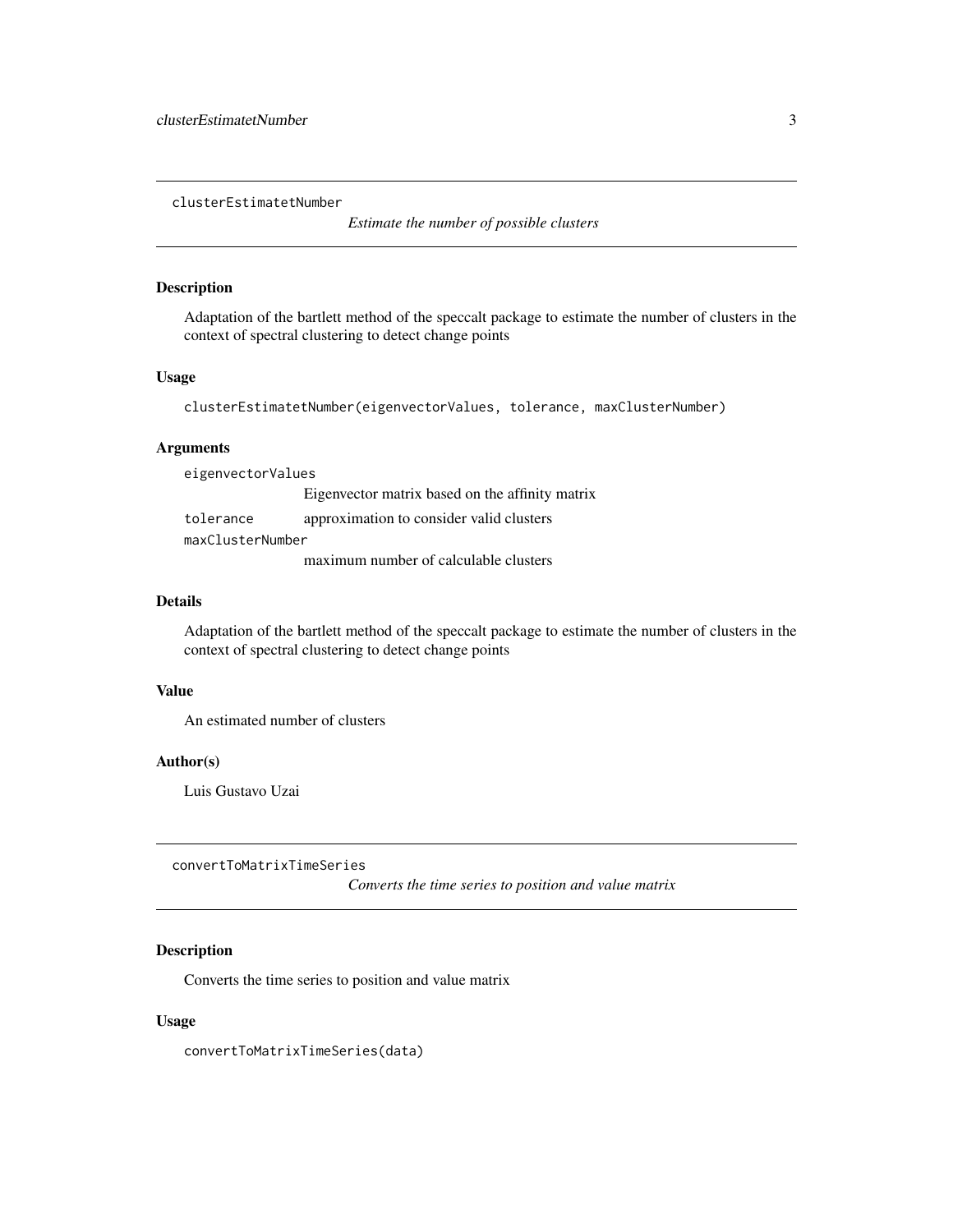#### Arguments

<span id="page-3-0"></span>

data List of values corresponding to the time series

#### Details

Gets a list of values of any size and creates a key and value array of all positions

#### Value

The key matrix and value of the time series.

#### Author(s)

Luis Gustavo Uzai

DEVICE1 *DEVICE1*

#### Description

Derivation of RefrigerationDevices of the UCR Time Series Classification Repository These problems were taken from data recorded as part of government sponsored study called Powering the Nation. The intention was to collect behavioural data about how consumers use electricity within the home to help reduce the UK's carbon footprint.

#### Usage

DEVICE1

#### Format

The format is: Value Class 1.063400 1 -0.953410 1 ... -0.596090 2 ...

DEVICE2 *DEVICE2*

#### Description

Derivation of RefrigerationDevices of the UCR Time Series Classification Repository These problems were taken from data recorded as part of government sponsored study called Powering the Nation. The intention was to collect behavioural data about how consumers use electricity within the home to help reduce the UK's carbon footprint.

#### Usage

DEVICE2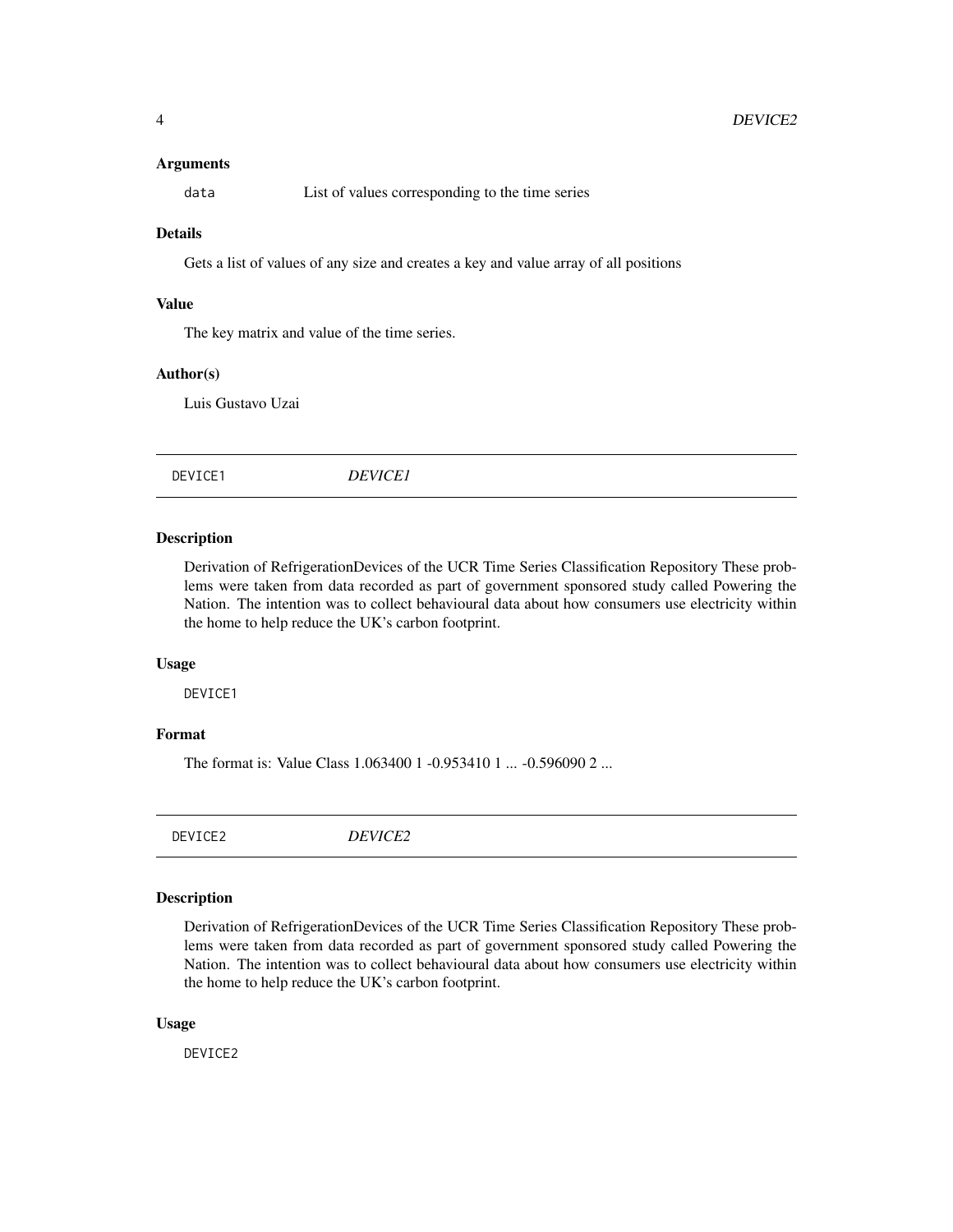#### <span id="page-4-0"></span>DEVICE3 5

#### Format

The format is: Value Class 1.063400 1 -0.953410 1 ... -0.596090 2 ...

DEVICE3 *DEVICE3*

#### Description

Derivation of RefrigerationDevices of the UCR Time Series Classification Repository These problems were taken from data recorded as part of government sponsored study called Powering the Nation. The intention was to collect behavioural data about how consumers use electricity within the home to help reduce the UK's carbon footprint.

#### Usage

DEVICE3

### Format

The format is: Value Class 1.063400 1 -0.953410 1 ... -0.596090 2 ...

DEVICE4 *DEVICE4*

#### Description

Derivation of RefrigerationDevices of the UCR Time Series Classification Repository These problems were taken from data recorded as part of government sponsored study called Powering the Nation. The intention was to collect behavioural data about how consumers use electricity within the home to help reduce the UK's carbon footprint.

#### Usage

DEVICE4

#### Format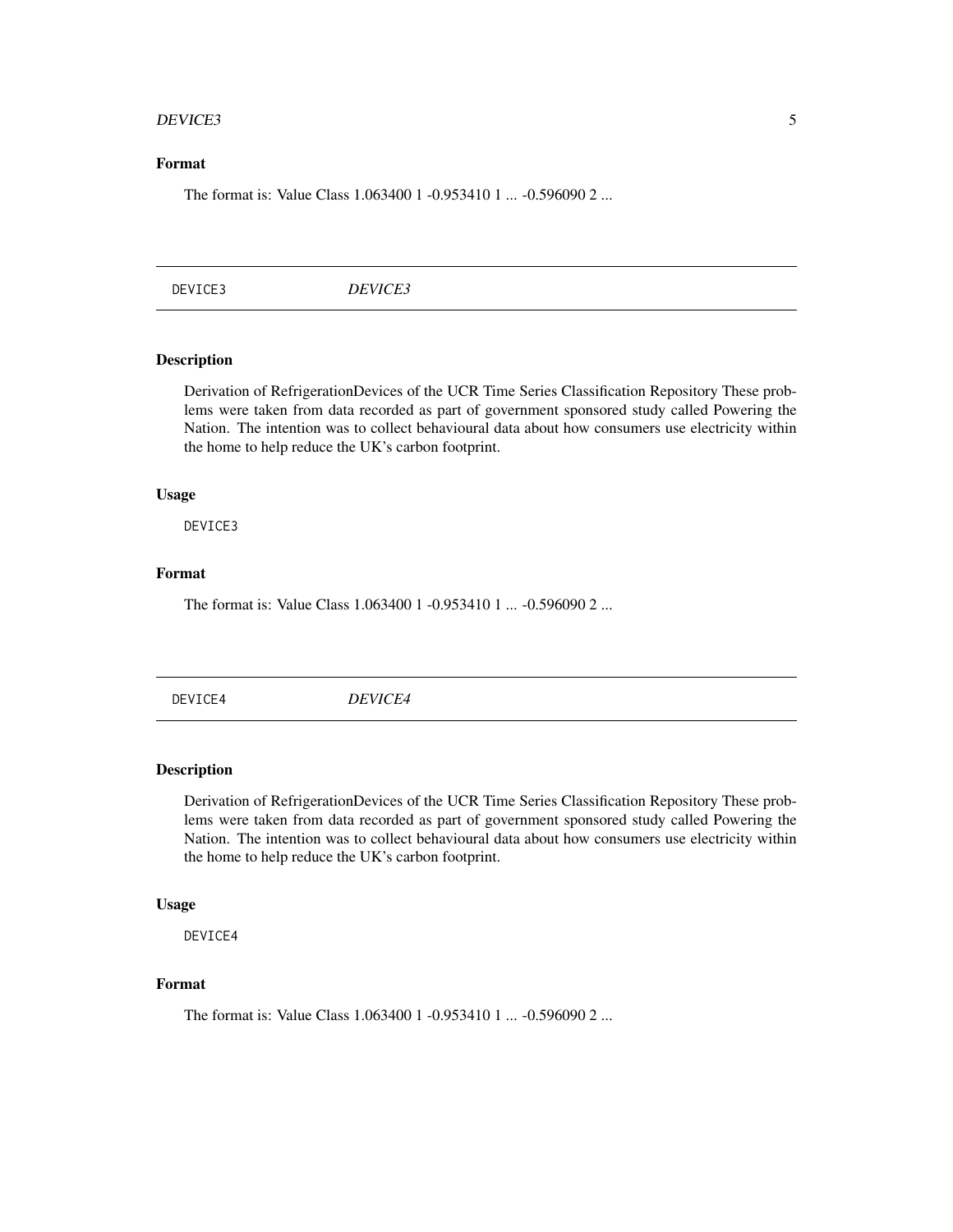<span id="page-5-0"></span>DEVICE5 *DEVICE5*

#### Description

Derivation of RefrigerationDevices of the UCR Time Series Classification Repository These problems were taken from data recorded as part of government sponsored study called Powering the Nation. The intention was to collect behavioural data about how consumers use electricity within the home to help reduce the UK's carbon footprint.

#### Usage

DEVICE5

#### Format

The format is: Value Class 1.063400 1 -0.953410 1 ... -0.596090 2 ...

DEVICE6 *DEVICE6*

#### Description

Derivation of RefrigerationDevices of the UCR Time Series Classification Repository These problems were taken from data recorded as part of government sponsored study called Powering the Nation. The intention was to collect behavioural data about how consumers use electricity within the home to help reduce the UK's carbon footprint.

#### Usage

DEVICE6

#### Format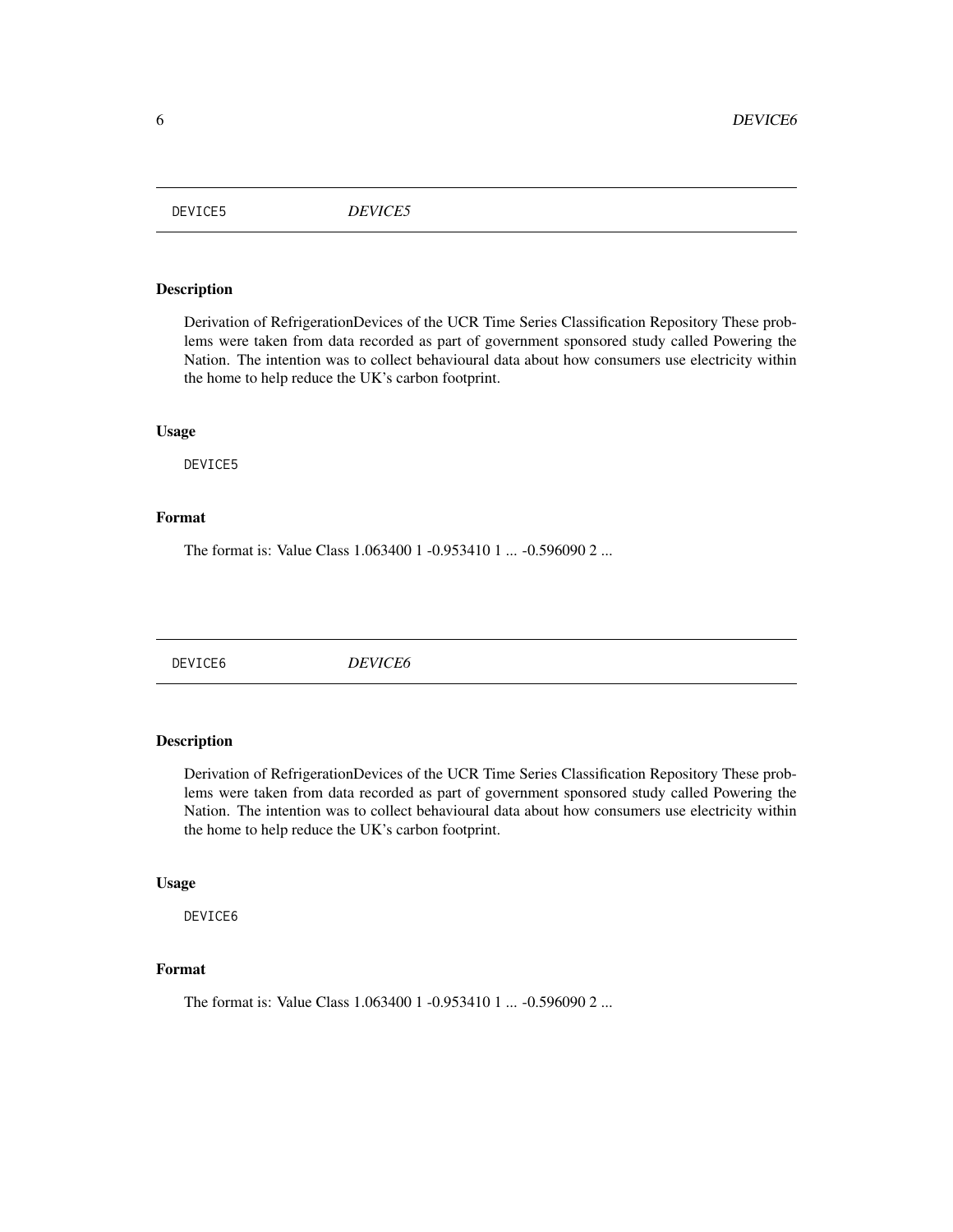<span id="page-6-0"></span>FTIR1 *FTIR1*

#### Description

Derivation of Meat of the UCR Time Series Classification Repository Food spectrographs are used in chemometrics to classify food types, a task that has obvious applications in food safety and quality assurance. The classes are chicken, pork and turkey.

#### Usage

FTIR1

#### Format

The format is: Value Class 1.063400 1 -0.953410 1 ... -0.596090 2 ...

FTIR2 *FTIR2*

#### Description

Derivation of Meat of the UCR Time Series Classification Repository Food spectrographs are used in chemometrics to classify food types, a task that has obvious applications in food safety and quality assurance. The classes are chicken, pork and turkey.

#### Usage

FTIR2

### Format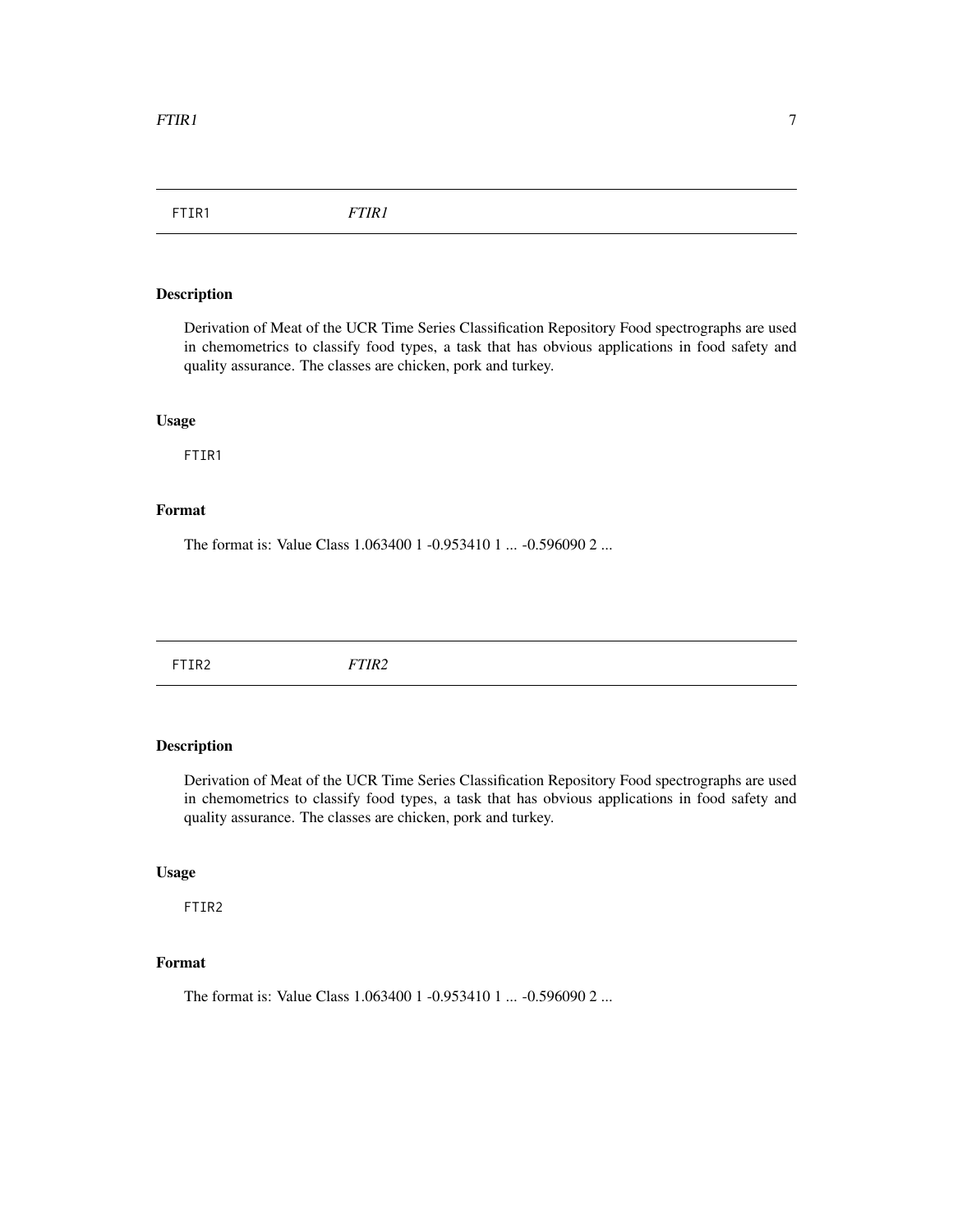<span id="page-7-0"></span>FTIR3 *FTIR3*

#### Description

Derivation of Meat of the UCR Time Series Classification Repository Food spectrographs are used in chemometrics to classify food types, a task that has obvious applications in food safety and quality assurance. The classes are chicken, pork and turkey.

#### Usage

FTIR3

#### Format

The format is: Value Class 1.063400 1 -0.953410 1 ... -0.596090 2 ...

FTIR4 *FTIR4*

#### Description

Derivation of Meat of the UCR Time Series Classification Repository Food spectrographs are used in chemometrics to classify food types, a task that has obvious applications in food safety and quality assurance. The classes are chicken, pork and turkey.

#### Usage

FTIR4

#### Format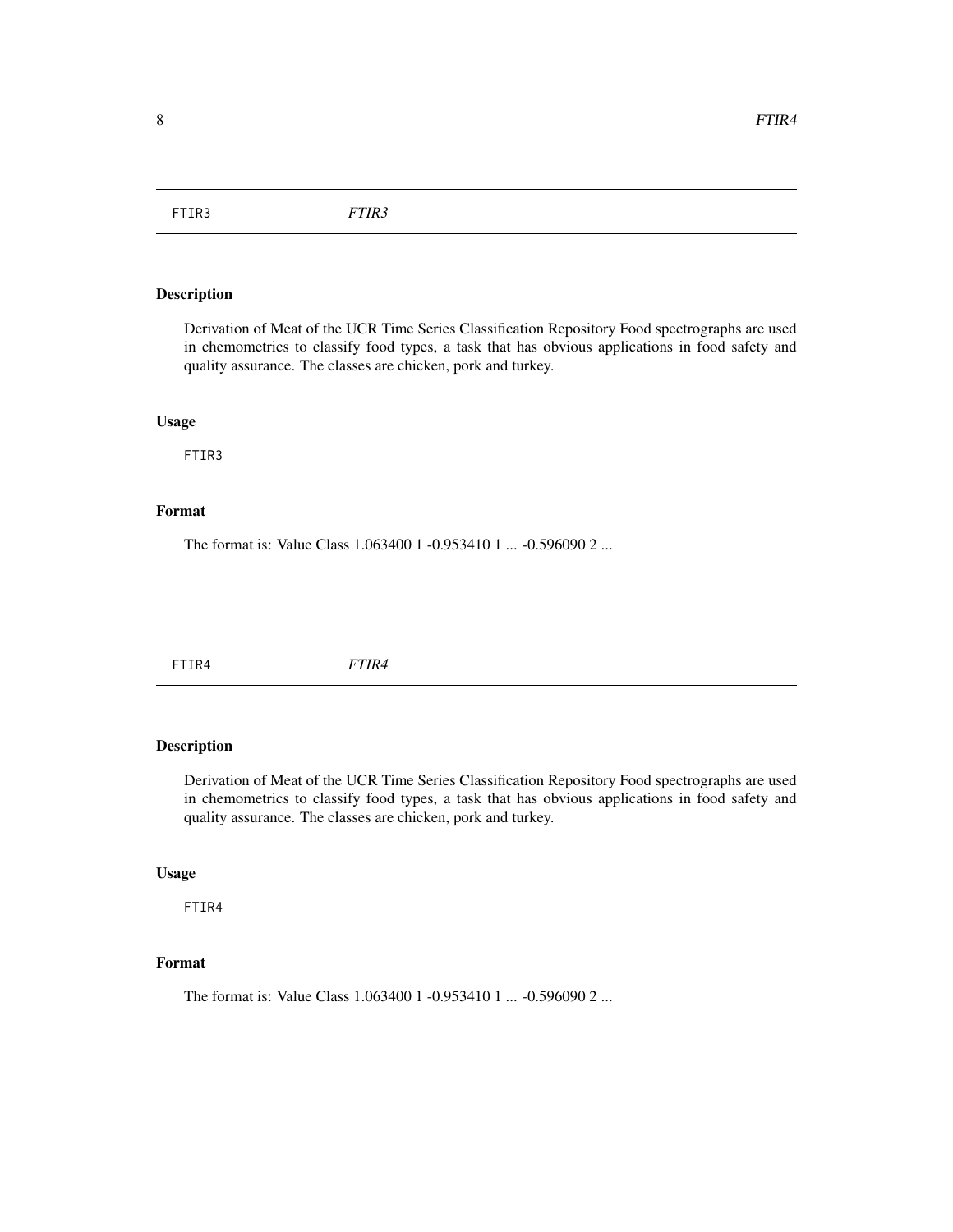<span id="page-8-0"></span>FTIR5 *FTIR5*

#### Description

Derivation of Meat of the UCR Time Series Classification Repository Food spectrographs are used in chemometrics to classify food types, a task that has obvious applications in food safety and quality assurance. The classes are chicken, pork and turkey.

#### Usage

FTIR5

#### Format

The format is: Value Class 1.063400 1 -0.953410 1 ... -0.596090 2 ...

FTIR6 *FTIR6*

#### Description

Derivation of Meat of the UCR Time Series Classification Repository Food spectrographs are used in chemometrics to classify food types, a task that has obvious applications in food safety and quality assurance. The classes are chicken, pork and turkey.

#### Usage

FTIR6

### Format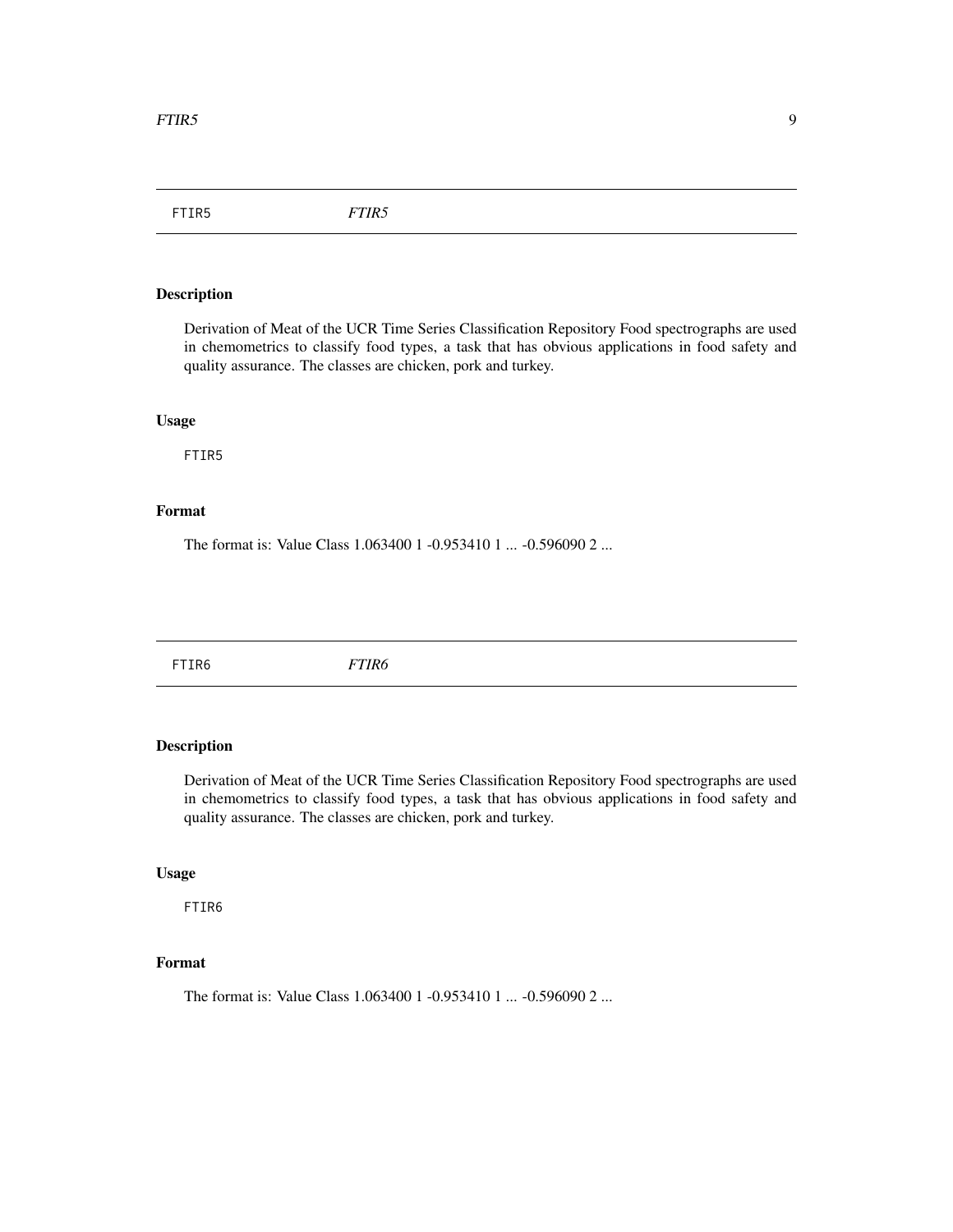<span id="page-9-0"></span>

#### Description

Measure of similarity between two points represented by x1 and x2

#### Usage

```
gaussianKernel(x1, x2, alpha = 1)
```
#### Arguments

| x1    | first valor to computate  |
|-------|---------------------------|
| x2    | second valor to computate |
| alpha | Alpha Measure             |

### Details

Measure of similarity between two points represented by x1 and x2

#### Value

Measure of similarity between two points.

#### Author(s)

Luis Gustavo Uzai

generateEigenvectorMatrix

*Calculate the eigenvector of the affinity matrix*

#### Description

Calculate the eigenvector of the affinity matrix

#### Usage

```
generateEigenvectorMatrix(affinityMatrix)
```
#### Arguments

affinityMatrix Affinity matrix based on the similarity matrix based on key and value matrix of the time series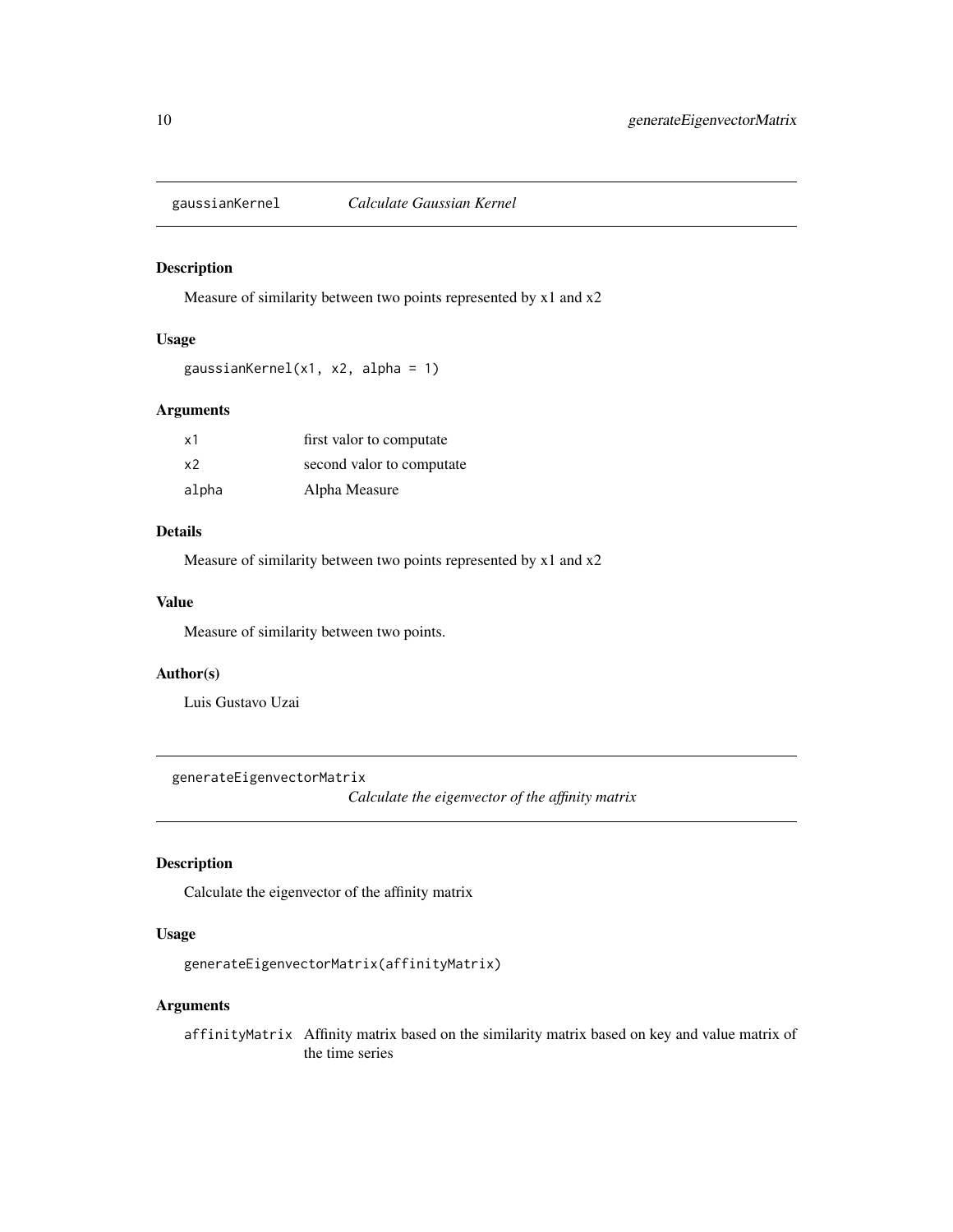#### <span id="page-10-0"></span>Details

Calculates the laplacian matrix based on the affinity matrix and calculates the auto values of the graph with the eigen function

#### Value

Eigenvector matrix based on the affinity matrix

### Author(s)

Luis Gustavo Uzai

generateSimilarityMatrix

*Calculate Similarity Matrix*

#### Description

Use some similarity measure to calculate the similarity matrix

#### Usage

```
generateSimilarityMatrix(data, similarityMeasure)
```
#### Arguments

data Key and value matrix of a time series similarityMeasure

Measure of similarity between two points represented by x1 and x2

#### Details

Use some similarity measure to calculate the similarity matrix

#### Value

Matrix of similarity calculated from the key and value matrix.

#### Author(s)

Luis Gustavo Uzai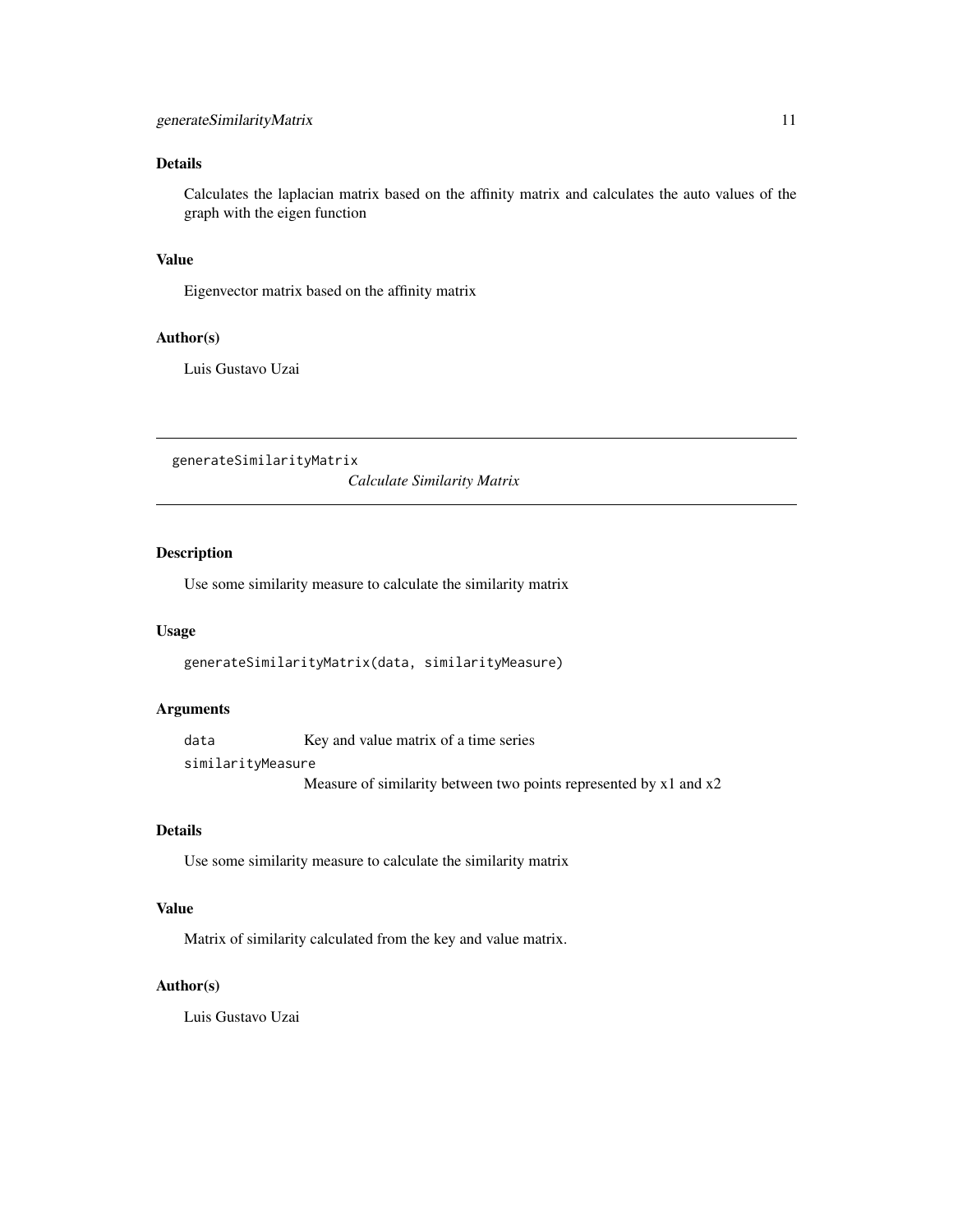<span id="page-11-0"></span>

#### Description

Get the Factor of the cluster position in relation to the matrix of eigenvectors

#### Usage

```
getClusterFact(eigenvectorValues, eigenvectorLengthLessOne, clusterNumber,
  reverseClusterNumber)
```
#### Arguments

| eigenvectorValues        |                                                                |  |  |  |  |  |
|--------------------------|----------------------------------------------------------------|--|--|--|--|--|
|                          | Eigenvector matrix based on the affinity matrix                |  |  |  |  |  |
| eigenvectorLengthLessOne |                                                                |  |  |  |  |  |
|                          | the eigenvector matrix size minus 1                            |  |  |  |  |  |
| clusterNumber            | the cluster position number being tested                       |  |  |  |  |  |
| reverseClusterNumber     |                                                                |  |  |  |  |  |
|                          | the number of the inverse position of the cluster being tested |  |  |  |  |  |

#### Details

Gets the factor of the value and its opposite in relation to the matrix of the eigenvectors

#### Value

Factor of the cluster position in relation to the matrix of eigenvectors

#### Author(s)

Luis Gustavo Uzai

getClusterProd *Get the Product of the cluster position in relation to the matrix of eigenvectors*

#### Description

Get the Product of the cluster position in relation to the matrix of eigenvectors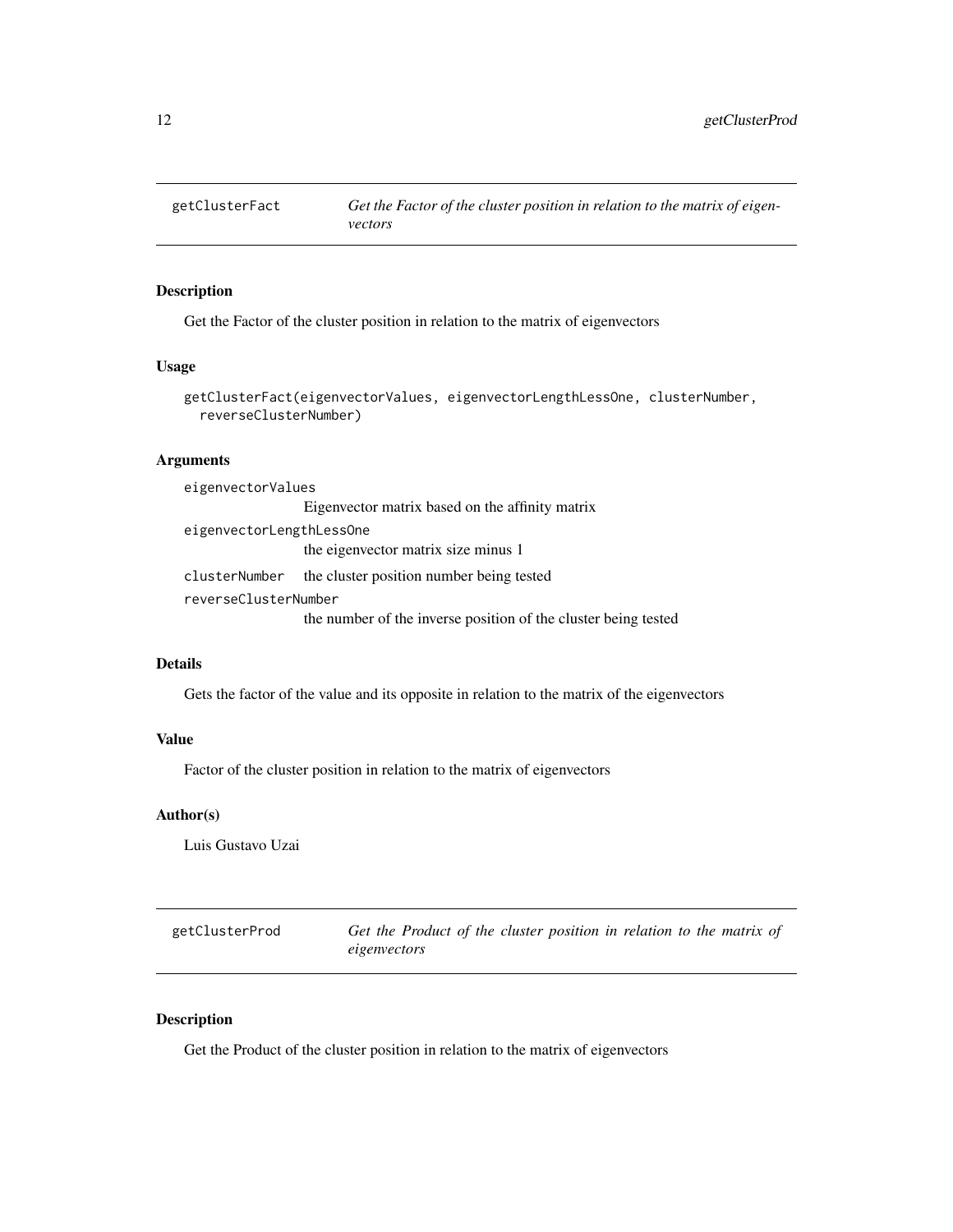#### <span id="page-12-0"></span>getSpectralClusters 13

#### Usage

```
getClusterProd(eigenvectorValues, eigenvectorLengthLessOne, clusterNumber,
  reverseClusterNumber)
```
#### Arguments

eigenvectorValues Eigenvector matrix based on the affinity matrix eigenvectorLengthLessOne the eigenvector matrix size minus 1 clusterNumber the cluster position number being tested reverseClusterNumber the number of the inverse position of the cluster being tested

#### Details

Gets the product of the value and its opposite in relation to the matrix of the eigenvectors

#### Value

Product of the cluster position in relation to the matrix of eigenvectors

#### Author(s)

Luis Gustavo Uzai

getSpectralClusters *Clustering with the smallest eigenvectors from eigenvector Matrix*

#### Description

Clustering with the smallest eigenvectors from eigenvector Matrix

#### Usage

```
getSpectralClusters(eigenvectorMatrix, numberOfClusters = 2)
```
#### **Arguments**

eigenvectorMatrix

Eigenvector matrix based on the affinity matrix

numberOfClusters

maximum number of clusters for prediction

#### Details

Modified standard function present in kernlab to perform clustering with graph spectrum using standard version of K-Means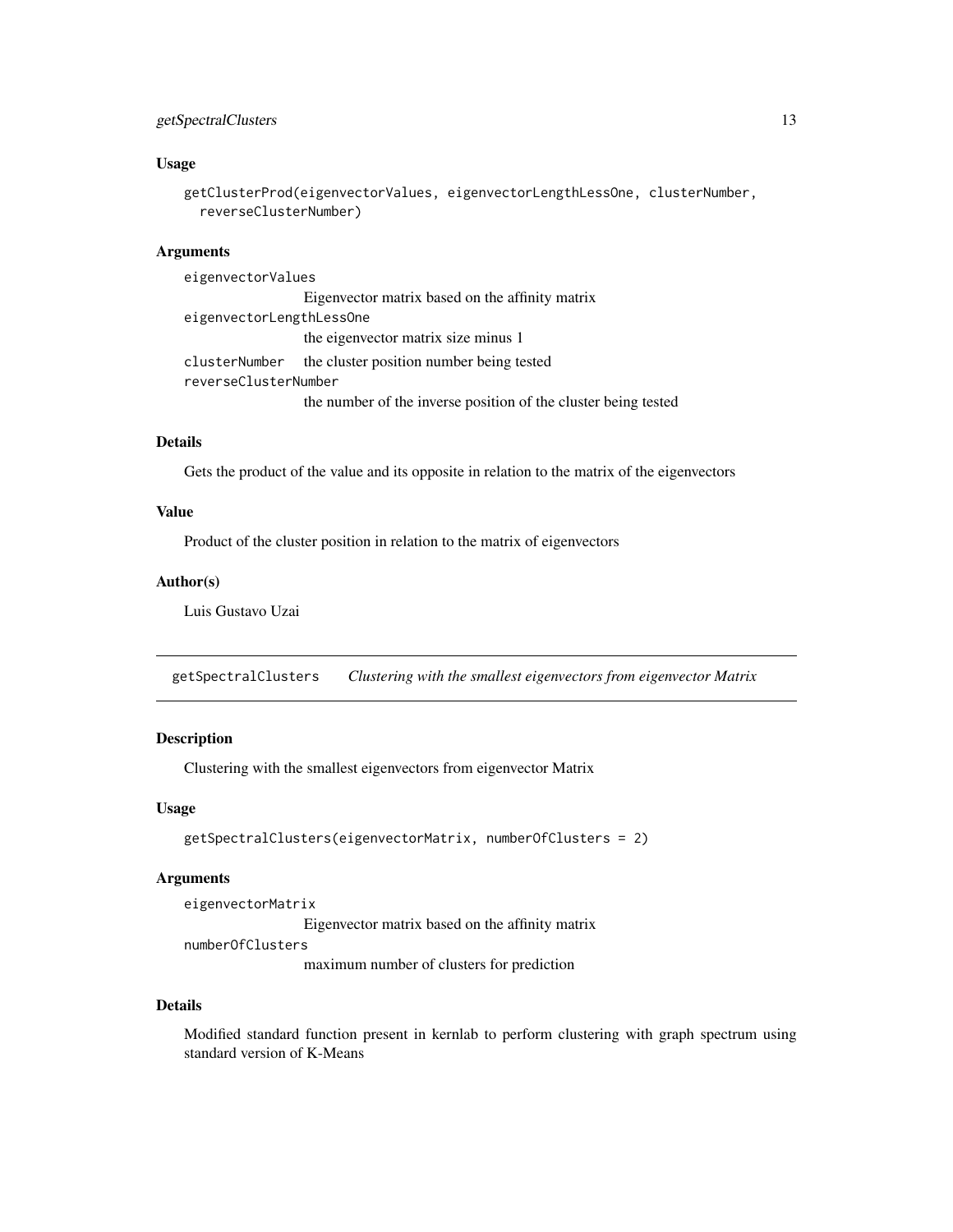#### <span id="page-13-0"></span>Value

K-Means Cluster Object

#### Author(s)

Luis Gustavo Uzai

Spec *Calculate change points with spectral cluster*

#### Description

Calculate change point based on spectral clustering you have the option to automatically calculate the number of clusters if this information is not available

#### Usage

```
Spec(data, neighboorsNumber = 5, tolerance = 0.01,
 maxNumberOfChangePoints = 19, estimationChangePointsNumber = NULL)
```
#### Arguments

| data                         | List of values corresponding to the time series                                                                   |
|------------------------------|-------------------------------------------------------------------------------------------------------------------|
| neighboorsNumber             |                                                                                                                   |
|                              | Number of neighbors to consider affinity between nodes                                                            |
| tolerance                    | approximation to consider valid clusters, used only for calculation of forecast of<br>change points, default 0.01 |
| maxNumberOfChangePoints      |                                                                                                                   |
|                              | maximum number of clusters for prediction : default 19                                                            |
| estimationChangePointsNumber |                                                                                                                   |
|                              | predicted number of change points in the series, if null, is automatically calcu-<br>lated: default null          |

#### Details

Calculate change point based on spectral clustering you have the option to automatically calculate the number of clusters if this information is not available. It uses the Gaussian Kernel for the calculation of affinity matrix and Kmeans for the spectral cluster, however, several other options can be used and the package must be customized to better suit the use.

#### Value

Numerical array with the position of the change points in the time series

#### Author(s)

Luis Gustavo Uzai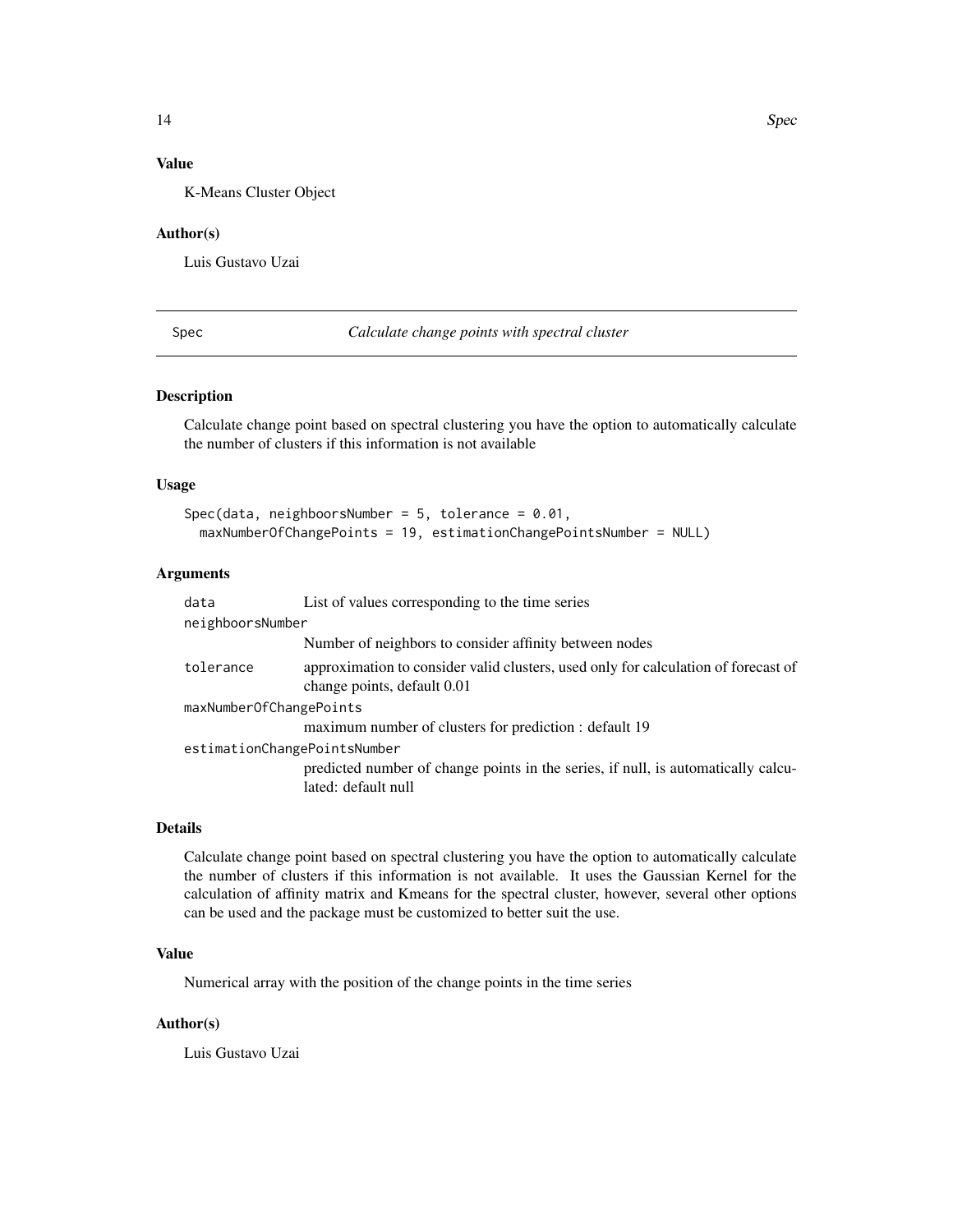$Spec$  15

#### Examples

```
data <- DEVICE1[, 1]
realChangePoints <- c(which(diff(DEVICE1$Class) != 0))
calculateChangePoints <- Spec(data, neighboorsNumber = 6,
        tolerance = 0.005, estimationChangePointsNumber = 2)
minValue <- -99999
maxValue <- 99999
plot(data, type = "l", xlab = "x", ylab = "y")
for (r in 1:length(realChangePoints)) {
   lines(x = c(realChangePoints[r], realChangePoints[r]),
         y = c(minValue, maxValue), 1wd = 2, col = "red")}
for (n in 1:length(calculateChangePoints)) {
lines(x = c(calculateChangePoints[n], calculateChangePoints[n]),
      y = c(minValue, maxValue), 1wd = 2, col = "blue")}
```